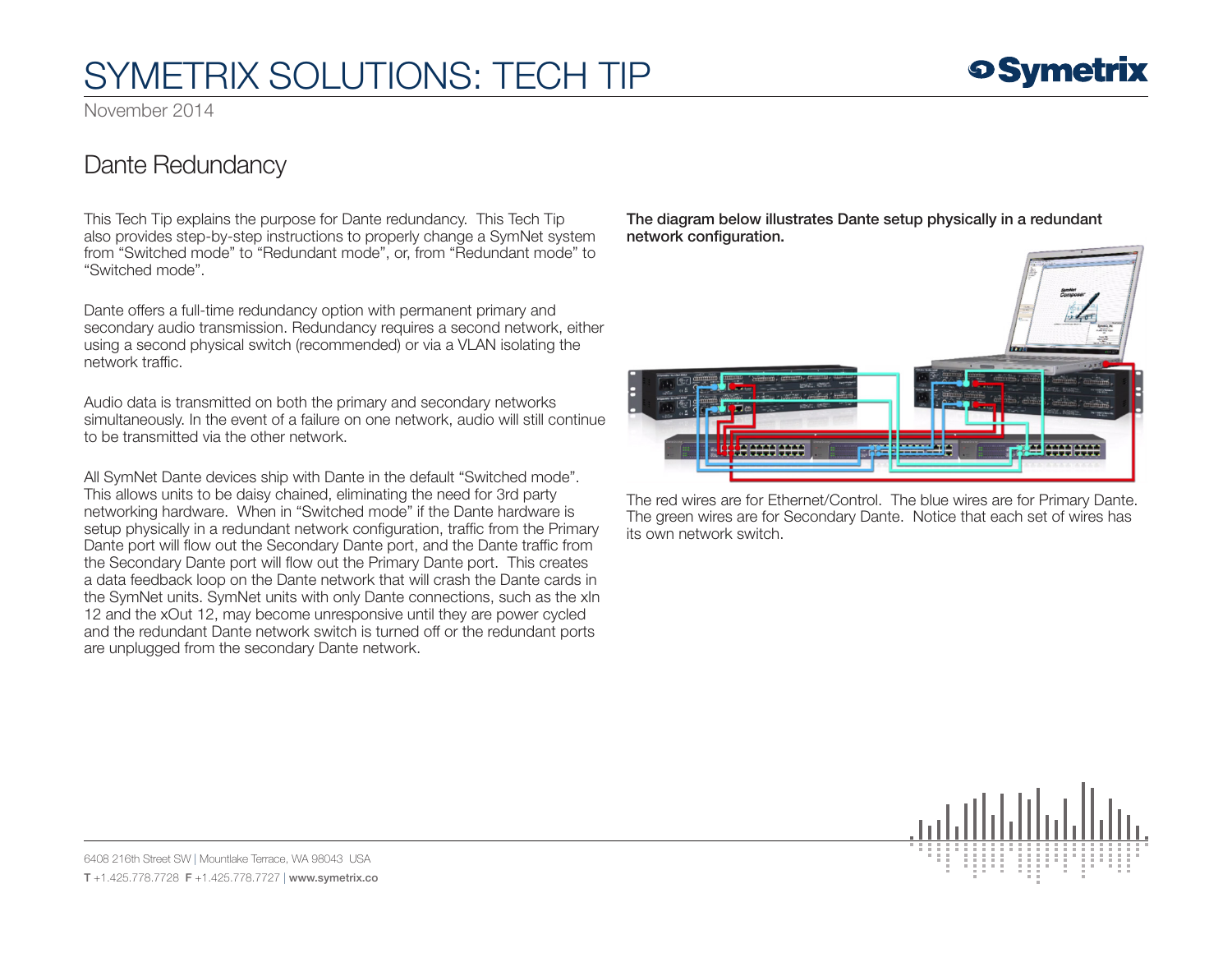# SYMETRIX SOLUTIONS: TECH TIP



November 2014

### To switch the SymNet system to run Dante in "Redundant mode" when already in the default "Switched mode", use the procedure below.

1. Cable the Dante network as if it were in "Switched mode", not "Redundant mode". In other words, if using an external switch or a direct connection between two units, make connections only to the primary jack. If more than two devices are used without an external switch, daisy chain from one unit's primary to the next unit's secondary. *Do not complete the loop from the last unit back to the first unit.*



2. In SymNet Composer, go to Tools> Dante Flow Manager>Configure Dante. Select "Redundant Network".

| SymNet™ Composer 2.5 - Site1                                             |                        |                                                 |                    |
|--------------------------------------------------------------------------|------------------------|-------------------------------------------------|--------------------|
| Hardware<br><b>Tools</b><br>Edit<br>View<br>Window<br>Help<br>File       |                        |                                                 |                    |
| D a<br>H<br>Γŧ<br>廊<br>$\frac{1}{2}$                                     |                        | Launch Event Scheduler                          | $Ctrl + T$         |
| Control Screens: No Control Scree                                        | $\checkmark$<br>✓<br>V | Launch SymNet Remote Terminal                   | $C$ trl+ $F10$     |
| <b>OFF-LINE</b>                                                          |                        | Dante Flow Manager                              | $Ctrl+K$           |
|                                                                          |                        | Control Screen Manager                          | $Ctrl + L$         |
|                                                                          |                        | Super-module Library Manager                    | $C$ trl+U          |
|                                                                          |                        | Remote Control Manager                          | $Ctrl + M$         |
| -- Edge<br>- Dadius 12v8                                                 |                        | Presets Manager                                 | $Ctrl + G$         |
| - Radius AFC<br>$- xln 12$                                               |                        | Generate Report                                 | $Ctrl + R$         |
| $-xOut 12$<br>- xControl                                                 |                        | <b>Schematic Edit Mode</b>                      | F9                 |
| <b>E</b> Attern Tech<br><b>G</b> Stewart Audio                           |                        | No Diagonal Wires                               | F10                |
| -- Settings Library                                                      |                        | Show Grid                                       | F11                |
| <b>ID Viss</b>                                                           |                        | <b>Snap to Grid</b>                             | F12                |
| External Hardware Icor<br><b>E</b> Control Screen Viewer                 |                        | <b>Super-impose Assigned Controller Numbers</b> | $Alt+M$            |
| <b>E</b> Preset Recall Button<br>- Command Button<br>- Picture<br>- Text |                        | Re-labeling Propagates to Downstream Signals    | $Ctrl + B$         |
|                                                                          |                        | Analyze                                         | $Ctrl + Shift + A$ |
|                                                                          |                        | <b>Clear Error Symbols</b>                      | $CrI + F$          |
|                                                                          |                        | <b>Application Preferences</b>                  | $Ctrl + O$         |
|                                                                          |                        | Site Preferences                                | $Ctrl + H$         |



- 3. Push the file and go on-line with the units. This will take slightly longer than usual as the Dante units change their mode.
- 4. Power down the units.
- 5. Cable the Dante network as appropriate for "Redundant mode". Connect the primary and secondary the separate switches like the above diagram shows.
- 6. Power on the units.
- 7. Push the file and go on-line.

*Note: Dante devices that do not support redundancy must be connected to the primary network only.* 



6408 216th Street SW | Mountlake Terrace, WA 98043 USA T +1.425.778.7728 F +1.425.778.7727 | www.symetrix.co